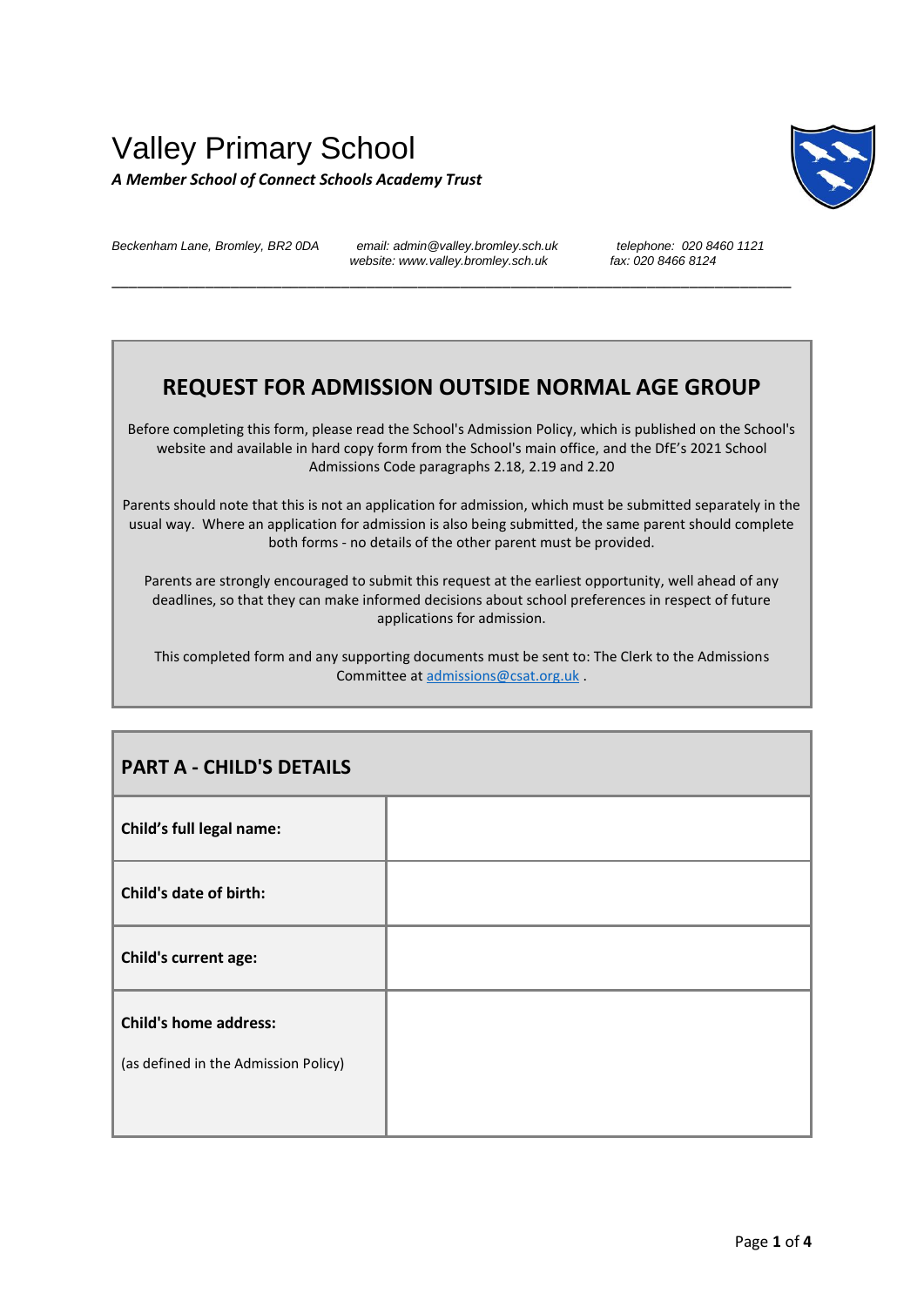| <b>PART B - PARENT'S DETAILS:</b>                       |  |  |
|---------------------------------------------------------|--|--|
| Parent's full legal name:                               |  |  |
| <b>Parent's address:</b><br>(if different to the above) |  |  |
| <b>Parent's email address:</b>                          |  |  |
| <b>Parent's contact number:</b>                         |  |  |

| <b>PART B - YEAR GROUPS:</b> |  |
|------------------------------|--|
| Child's normal year group:   |  |
| Year group sought for Child: |  |

## **PART D - DETAILS OF REQUEST:**

Please set out below your reasons for asking for the Child to be admitted to a year group outside their normal year group:

You should have regard to the following factors which the School's Admission Committee will take into account when considering whether or not to agree your request in principle:

- Information about the child/candidate's academic, social and emotional development;
- Where relevant, the child/candidate's medical history and the views of their medical professional;
- Whether the child/candidate has previously been educated outside their normal age group;
- Whether the child/candidate may naturally have fallen into a lower age group if it were not for being born prematurely.

This is not an exhaustive list - you should provide any other information you believe is relevant to your request.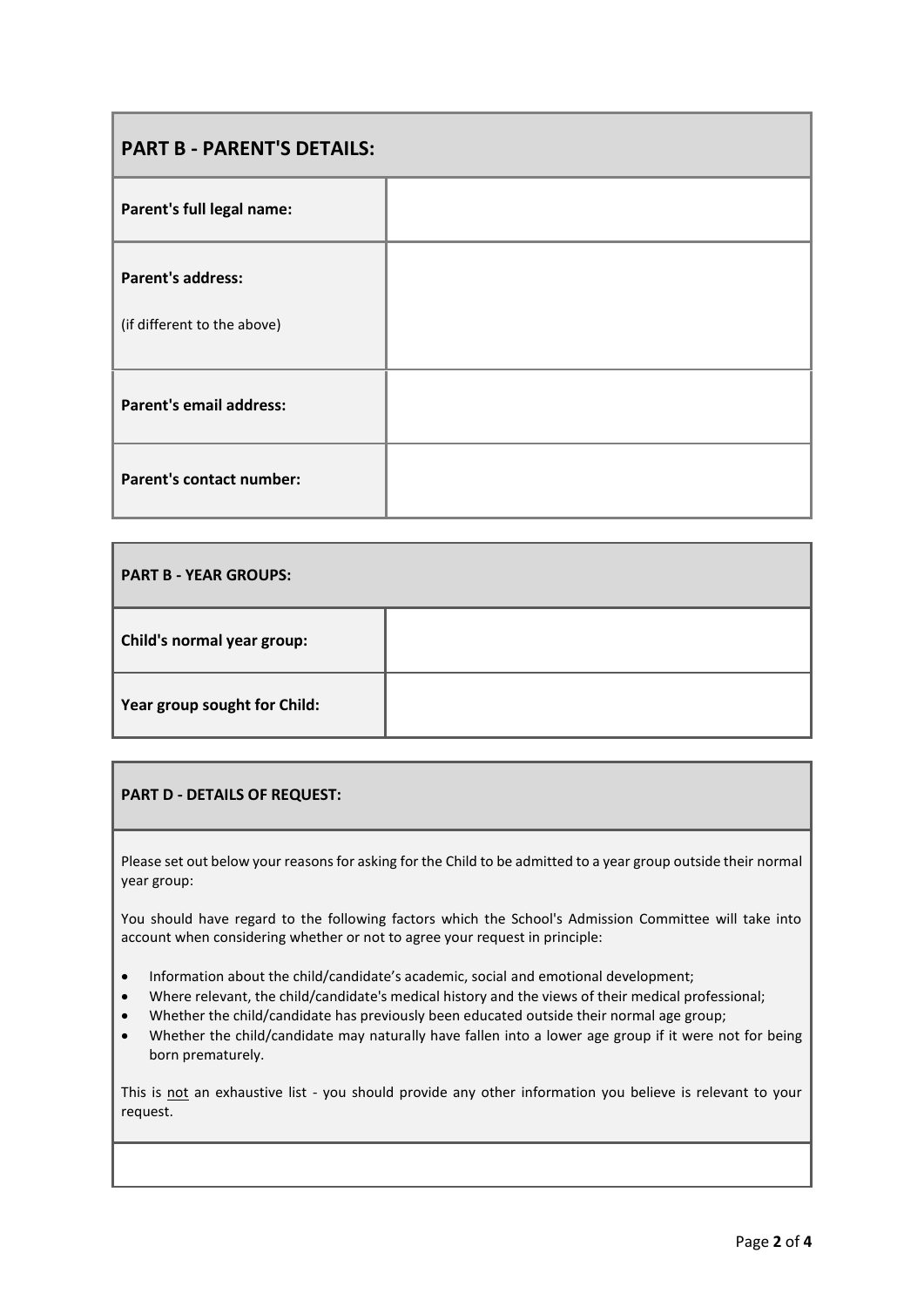## **Please list below documentation you have attached in support of your request:**

(for example, a letter/report from the Child's GP, hospital consultant or other medical professional, social worker, home tutor, nursery teacher, etc.)